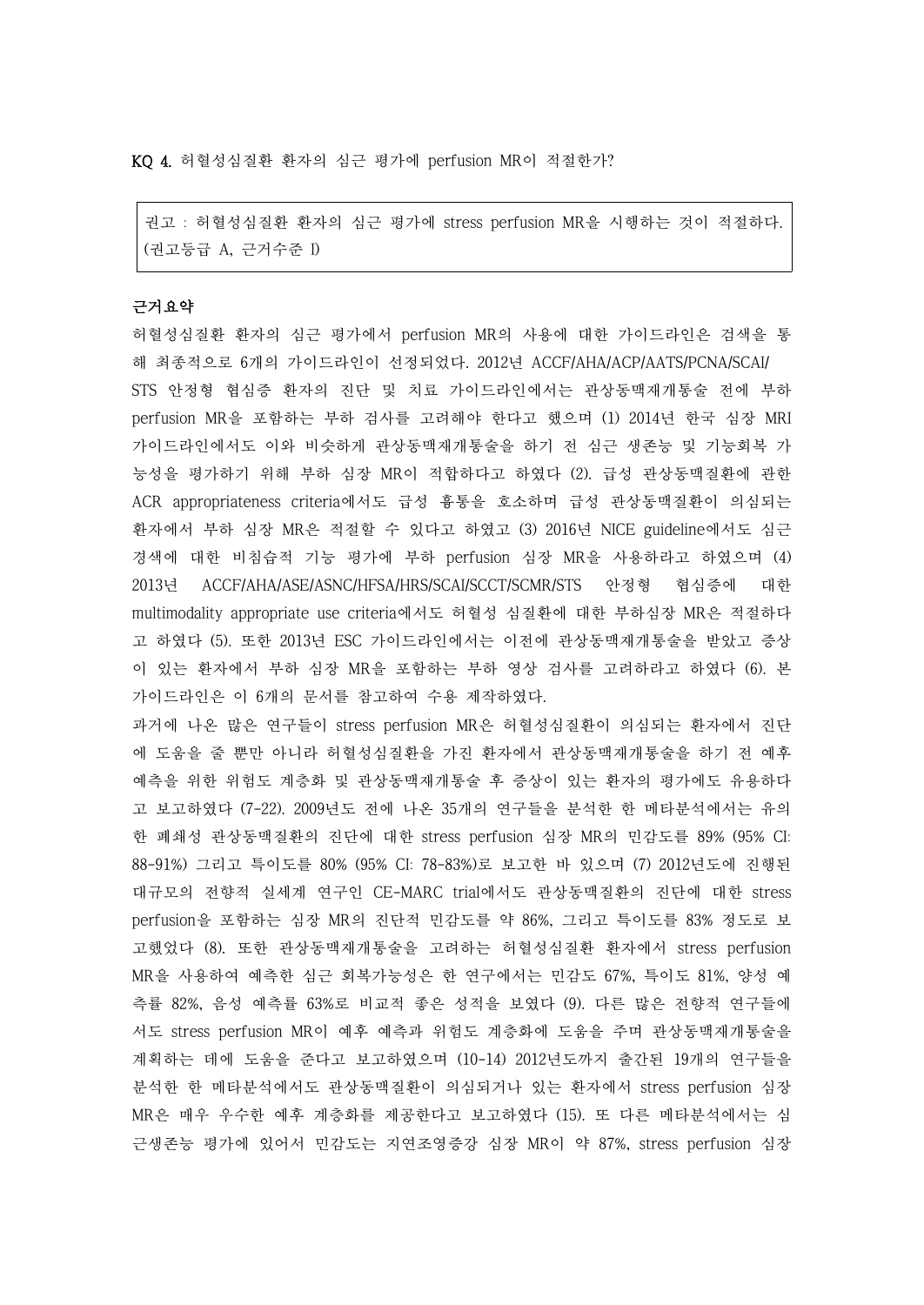MR이 67%여서 지연조연증강 심장 MR이 더 우수했으나 특이도는 지연조영증강 심장 MR이 68.5%, stress perfusion 심장 MR이 81.5%로 stress perfusion 심장 MR이 더 우수했다 (16).

# 권고 고려사항

#### 1. 이득과 위해 (Benefit and Harm)

Perfusion MR은 생존심근의 평가에 우수하고 방사선 위해가 없는 장점이 있다. 그러나 MR 조영제를 사용하는 검사이므로 신장기능이 떨어진 환자에서 신성 전신 섬유화증에 대한 위 험도로 인해 사용할 수 없는 단점이 있다. 또한, 아데노신이나 도부타민 등의 부하 약물을 사용하므로 심각한 전신성 고혈압이나 부정맥 등 각 약물에 대한 금기가 있는 경우 사용할 수 없고, 이러한 약물로 인해 흉통, 두근거림과 같은 경미한 부작용부터 심근경색, 심실세동 및 일시적 저혈압 등의 심각한 부작용까지도 생길 수 있기 때문에 주의를 요한다.

### 2. 국내 수용성과 적용성 (Acceptability and Applicability)

심장 MRI는 국내 대형병원에서 많은 경우 시행할 수 있으며, 특히 관상동맥재개통술을 시 행하는 대형병원의 경우 보급률이 높다. 따라서 진료지침의 국내 수용성에는 큰 무리가 없 는 것으로 판단되었다. 그러나 검사비용, 건강보험적용 여부 등으로 인한 문제점 등이 없는 지에 대해 아직 해결되지 못한 부분이 있어서 적용성에 대해서는 받아들이기 어려운 측면에 존재할 수도 있다고 보았다. 수용성 및 적용성 평가 등에 대한 구체적인 내용은 부록2에 수 록되어 있다.

## 3. 검사별 방사선량

심장 MRI 0

## 참고문헌

1. Fihn SD, Gardin JM, Abrams J, Berra K, Blankenship JC, Dallas AP, Douglas PS, Foody JM, Gerber TC, Hinderliter AL, King SB 3rd, Kligfield PD, Krumholz HM, Kwong RY, Lim MJ, Linderbaum JA, Mack MJ, Munger MA, Prager RL, Sabik JF, Shaw LJ, Sikkema JD, Smith CR Jr, Smith SC Jr, Spertus JA, Williams SV; American College of Cardiology Foundation; American Heart Association Task Force on Practice Guidelines; American College of Physicians; American Association for Thoracic Surgery; Preventive Cardiovascular Nurses Association; Society for Cardiovascular Angiography and Interventions; Society of Thoracic Surgeons. 2012 ACCF/AHA/ACP/AATS/PCNA/SCAI/STS Guideline for the diagnosis and management of patients with stable ischemic heart disease: a report of the American College of Cardiology Foundation/American Heart Association Task Force on Practice Guidelines, and the American College of Physicians, American Association for Thoracic Surgery, Preventive Cardiovascular Nurses Association, Society for Cardiovascular Angiography and Interventions, and Society of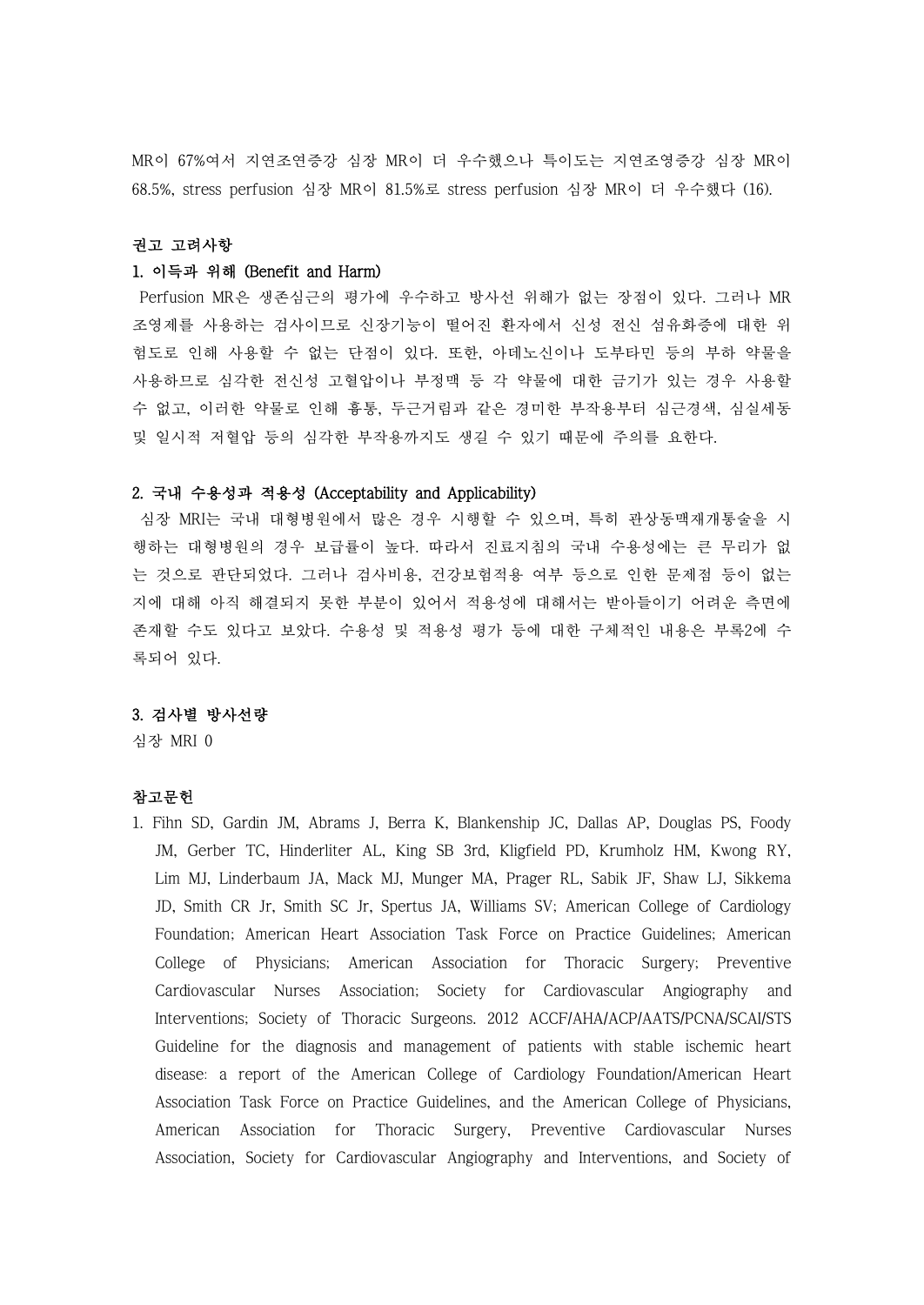Thoracic Surgeons. J Am Coll Cardiol. 2012 Dec 18;60(24):e44-e164.

- 2. Yoon YE, Hong YJ, Kim HK, Kim JA, Na JO, Yang DH, Kim YJ, Choi EY, The Korean Society of Cardiology and the Korean Society of Radiology. 2014 Korean guidelines for appropriate utilization of cardiovascular magnetic resonance imaging: a joint report of the Korean Society of Cardiology and the Korean Society of Radiology. Korean J Radiol. 2014 Nov-Dec;15(6):659-88.
- 3. Mammen L, White RD, Woodard PK, Carr JJ, Earls JP, Hendel RC, Ho VB, Hoffman U, Ryan T, Schoepf UJ, White CS. ACR Appropriateness Criteria® on chest pain, suggestive of acute coronary syndrome. J Am Coll Radiol. 2011 Jan;8(1):12-8.
- 4. 2016 NICE guideline: Assessment and diagnosis of recent onset chest pain or discomfort of suspected cardiac origin (update).
- 5. Wolk MJ, Bailey SR, Doherty JU, Douglas PS, Hendel RC, Kramer CM, Min JK, Patel MR, Rosenbaum L, Shaw LJ, Stainback RF, Allen JM; American College of Cardiology Foundation Appropriate Use Criteria Task Force. ACCF/AHA/ASE/ASNC/HFSA/HRS/SCAI/ SCCT/SCMR/STS 2013 multimodality appropriate use criteria for the detection and risk assessment of stable ischemic heart disease: a report of the American College of Cardiology Foundation Appropriate Use Criteria Task Force, American Heart Association, American Society of Echocardiography, American Society of Nuclear Cardiology, Heart Failure Society of America, Heart Rhythm Society, Society for Cardiovascular Angiography and Interventions, Society of Cardiovascular Computed Tomography, Society for Cardiovascular Magnetic Resonance, and Society of Thoracic Surgeons. J Am Coll Cardiol. 2014 Feb 4;63(4):380-406.
- 6. Task Force Members, Montalescot G, Sechtem U, Achenbach S, Andreotti F, Arden C, Budaj A, Bugiardini R, Crea F, Cuisset T, Di Mario C, Ferreira JR, Gersh BJ, Gitt AK, Hulot JS, Marx N, Opie LH, Pfisterer M, Prescott E, Ruschitzka F, Sabaté M, Senior R, Taggart DP, van der Wall EE, Vrints CJ; ESC Committee for Practice Guidelines, Zamorano JL, Achenbach S, Baumgartner H, Bax JJ, Bueno H, Dean V, Deaton C, Erol C, Fagard R, Ferrari R, Hasdai D, Hoes AW, Kirchhof P, Knuuti J, Kolh P, Lancellotti P, Linhart A, Nihoyannopoulos P, Piepoli MF, Ponikowski P, Sirnes PA, Tamargo JL, Tendera M, Torbicki A, Wijns W, Windecker S; Document Reviewers, Knuuti J, Valgimigli M, Bueno H, Claeys MJ, Donner-Banzhoff N, Erol C, Frank H, Funck-Brentano C, Gaemperli O, Gonzalez-Juanatey JR, Hamilos M, Hasdai D, Husted S, James SK, Kervinen K, Kolh P, Kristensen SD, Lancellotti P, Maggioni AP, Piepoli MF, Pries AR, Romeo F, Rydén L, Simoons ML, Sirnes PA, Steg PG, Timmis A, Wijns W, Windecker S, Yildirir A, Zamorano JL. 2013 ESC guidelines on the management of stable coronary artery disease: the Task Force on the management of stable coronary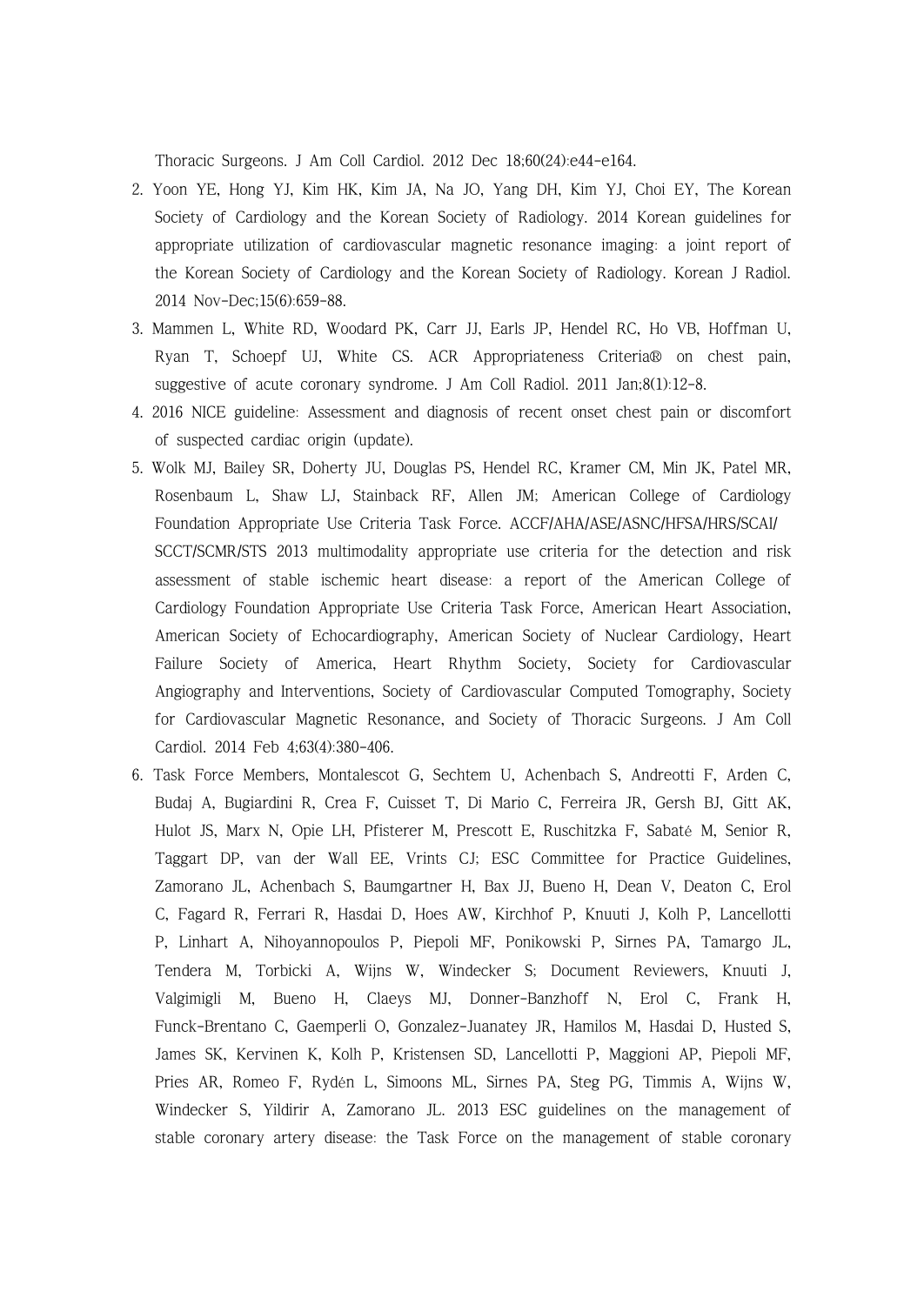artery disease of the European Society of Cardiology. Eur Heart J. 2013 Oct;34(38):2949-3003.

- 7. Hamon M, Fau G, Nee G, et al. Meta-analysis of the diagnostic performance of stress perfusion cardiovascular magnetic resonance for detection of coronary artery disease. J Cardiovasc Magn Reson 2010;12:29.
- 8. Greenwood JP, Maredia N, Younger JF, Brown JM, Nixon J, Everett CC, Bijsterveld P, Ridgway JP, Radjenovic A, Dickinson CJ, Ball SG, Plein S. Cardiovascular magnetic resonance and single-photon emission computed tomography for diagnosis of coronary heart disease (CE-MARC): a prospective trial. Lancet 2012;379:453–460
- 9. Romero J, Kahan J, Kelesidis I, Makani H, Wever-Pinzon O, Medina H, et al. CMR imaging for the evaluation of myocardial stunning after acute myocardial infarction: a meta-analysis of prospective trials. Eur Heart J Cardiovasc Imaging 2013;14:1080-1091
- 10. Doesch C, Seeger A, Doering J, et al. Risk stratification by adenosine stress cardiac magnetic resonance in patients with coronary artery stenoses of intermediate angiographic severity. J Am Coll Cardiol Cardiovasc Imaging. 2009;2:424–33.
- 11. Bingham SE, Hachamovitch R. Incremental prognostic significance of combined cardiac magnetic resonance imaging, adenosine stress perfusion, delayed enhancement, and left ventricular function over preimaging information for the prediction of adverse events. Circulation. 2011;123:1509–18
- 12. Coelho-Filho OR, Seabra LF, Mongeon F-P. Stress Myocardial Perfusion Imaging by CMR Provides Strong Prognostic Value to Cardiac Events Regardless of Patient's Sex. J Am Coll Cardiol Cardiovasc Imaging. 2011;4:850–61
- 13. Korosoglou G, Elhmidi Y, Steen H, et al. Prognostic value of high-dose dobutamine stress magnetic resonance imaging in 1,493 consecutive patients: assessment of myocardial wall motion and perfusion. J Am Coll Cardiol. 2010;56:1225–34.
- 14. Jahnke C, Nagel E, Gebker R, et al. Prognostic value of cardiac magnetic resonance stress tests: adenosine stress perfusion and dobutamine stress wall motion imaging. Circulation. 2007;115:1769–76.
- 15. Lipinski M, McVey C, Berger J, et al. Prognostic value of stress cardiac magnetic resonance imaging in patients with known or suspected coronary artery disease: a systematic review and metaanalysis. J Am Coll Cardiol 2013;62:826-3
- 16. Romero J, Xue X, Gonzalez W, Garcia MJ. CMR imaging assessing viability in patients with chronic ventricular dysfunction due to coronary artery disease: a meta-analysis of prospective trials. J Am Coll Cardiol Cardiovasc Imaging 2012;5:494-508
- 17. Schwitter J, Wacker CM, Wilke N, Al-Saadi N, Sauer E, Huettle K, Schonberg SO, Luchner A, Strohm O, Ahlstrom H, Dill T, Hoebel N, Simor T. MR-IMPACT II:Magnetic